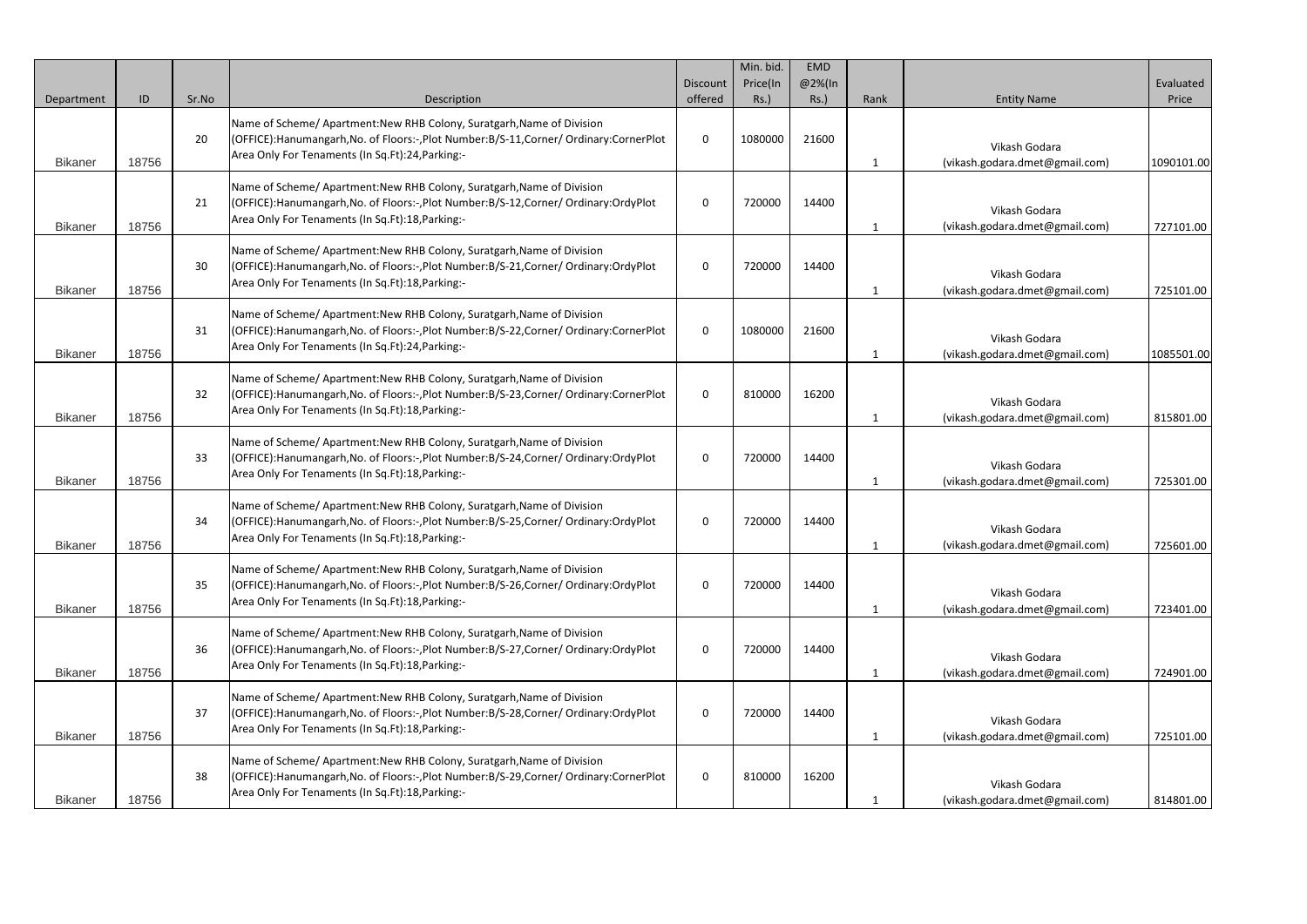| <b>Bikaner</b> | 18756 | 39 | Name of Scheme/ Apartment: New RHB Colony, Suratgarh, Name of Division<br>(OFFICE):Hanumangarh, No. of Floors:-, Plot Number: B/S-30, Corner/ Ordinary: Corner Plot<br>Area Only For Tenaments (In Sq.Ft):18, Parking:- | $\Omega$     | 810000 | 16200 | -1 | Vikash Godara<br>(vikash.godara.dmet@gmail.com) | 815101.00 |
|----------------|-------|----|-------------------------------------------------------------------------------------------------------------------------------------------------------------------------------------------------------------------------|--------------|--------|-------|----|-------------------------------------------------|-----------|
| <b>Bikaner</b> | 18756 | 40 | Name of Scheme/ Apartment: New RHB Colony, Suratgarh, Name of Division<br>(OFFICE):Hanumangarh,No. of Floors:-,Plot Number:B/S-31,Corner/ Ordinary:OrdyPlot<br>Area Only For Tenaments (In Sq.Ft):18, Parking:-         | $\mathbf{0}$ | 720000 | 14400 |    | Vikash Godara<br>(vikash.godara.dmet@gmail.com) | 724601.00 |
| <b>Bikaner</b> | 18756 | 41 | Name of Scheme/ Apartment: New RHB Colony, Suratgarh, Name of Division<br>(OFFICE): Hanumangarh, No. of Floors:-, Plot Number: B/S-32, Corner/ Ordinary: Ordy Plot<br>Area Only For Tenaments (In Sq.Ft):18, Parking:-  | $\mathbf 0$  | 720000 | 14400 |    | Vikash Godara<br>(vikash.godara.dmet@gmail.com) | 725101.00 |
| <b>Bikaner</b> | 18756 | 42 | Name of Scheme/ Apartment: New RHB Colony, Suratgarh, Name of Division<br>(OFFICE):Hanumangarh, No. of Floors:-, Plot Number: B/S-33, Corner/ Ordinary: Ordy Plot<br>Area Only For Tenaments (In Sq.Ft):18, Parking:-   | $\mathbf{0}$ | 720000 | 14400 |    | Vikash Godara<br>(vikash.godara.dmet@gmail.com) | 725000.00 |
| <b>Bikaner</b> | 18756 | 43 | Name of Scheme/ Apartment: New RHB Colony, Suratgarh, Name of Division<br>(OFFICE):Hanumangarh,No. of Floors:-,Plot Number:B/S-34,Corner/ Ordinary:OrdyPlot<br>Area Only For Tenaments (In Sq.Ft):18, Parking:-         | $\mathbf 0$  | 720000 | 14400 |    | Vikash Godara<br>(vikash.godara.dmet@gmail.com) | 726201.00 |
| <b>Bikaner</b> | 18756 | 44 | Name of Scheme/ Apartment: New RHB Colony, Suratgarh, Name of Division<br>(OFFICE):Hanumangarh, No. of Floors:-, Plot Number: B/S-35, Corner/ Ordinary: Ordy Plot<br>Area Only For Tenaments (In Sq.Ft):18, Parking:-   | $\mathbf{0}$ | 720000 | 14400 |    | Vikash Godara<br>(vikash.godara.dmet@gmail.com) | 724901.00 |
| <b>Bikaner</b> | 18756 | 45 | Name of Scheme/ Apartment: New RHB Colony, Suratgarh, Name of Division<br>(OFFICE):Hanumangarh, No. of Floors:-, Plot Number: B/S-36, Corner/ Ordinary: Corner Plot<br>Area Only For Tenaments (In Sq.Ft):18, Parking:- | $\Omega$     | 810000 | 16200 |    | Vikash Godara<br>(vikash.godara.dmet@gmail.com) | 814601.00 |
| <b>Bikaner</b> | 18756 | 46 | Name of Scheme/ Apartment: New RHB Colony, Suratgarh, Name of Division<br>(OFFICE):Hanumangarh, No. of Floors:-, Plot Number: B/S-37, Corner/ Ordinary: Corner Plot<br>Area Only For Tenaments (In Sq.Ft):18, Parking:- | 0            | 810000 | 16200 |    | Vikash Godara<br>(vikash.godara.dmet@gmail.com) | 815701.00 |
| <b>Bikaner</b> | 18756 | 47 | Name of Scheme/ Apartment: New RHB Colony, Suratgarh, Name of Division<br>(OFFICE):Hanumangarh, No. of Floors:-, Plot Number: B/S-38, Corner/ Ordinary: Ordy Plot<br>Area Only For Tenaments (In Sq.Ft):18, Parking:-   | $\mathbf 0$  | 720000 | 14400 |    | Vikash Godara<br>(vikash.godara.dmet@gmail.com) | 724999.00 |
| <b>Bikaner</b> | 18756 | 58 | Name of Scheme/ Apartment: New RHB Colony, Suratgarh, Name of Division<br>(OFFICE):Hanumangarh,No. of Floors:-,Plot Number:B/S-49,Corner/ Ordinary:OrdyPlot<br>Area Only For Tenaments (In Sq.Ft):18, Parking:-         | $\mathbf{0}$ | 720000 | 14400 | 1  | Vikash Godara<br>(vikash.godara.dmet@gmail.com) | 725201.00 |
| <b>Bikaner</b> | 18756 | 59 | Name of Scheme/ Apartment: New RHB Colony, Suratgarh, Name of Division<br>(OFFICE):Hanumangarh,No. of Floors:-,Plot Number:B/S-50,Corner/ Ordinary:CornerPlot<br>Area Only For Tenaments (In Sq.Ft):18, Parking:-       | 0            | 810000 | 16200 | 1  | Vikash Godara<br>(vikash.godara.dmet@gmail.com) | 814999.00 |
| <b>Bikaner</b> | 18756 | 60 | Name of Scheme/ Apartment: New RHB Colony, Suratgarh, Name of Division<br>(OFFICE):Hanumangarh, No. of Floors:-, Plot Number: B/K-1, Corner/ Ordinary: CornerPlot<br>Area Only For Tenaments (In Sq.Ft):4, Parking:-    | $\mathbf 0$  | 180000 | 3600  |    | Vikash Godara<br>(vikash.godara.dmet@gmail.com) | 185101.00 |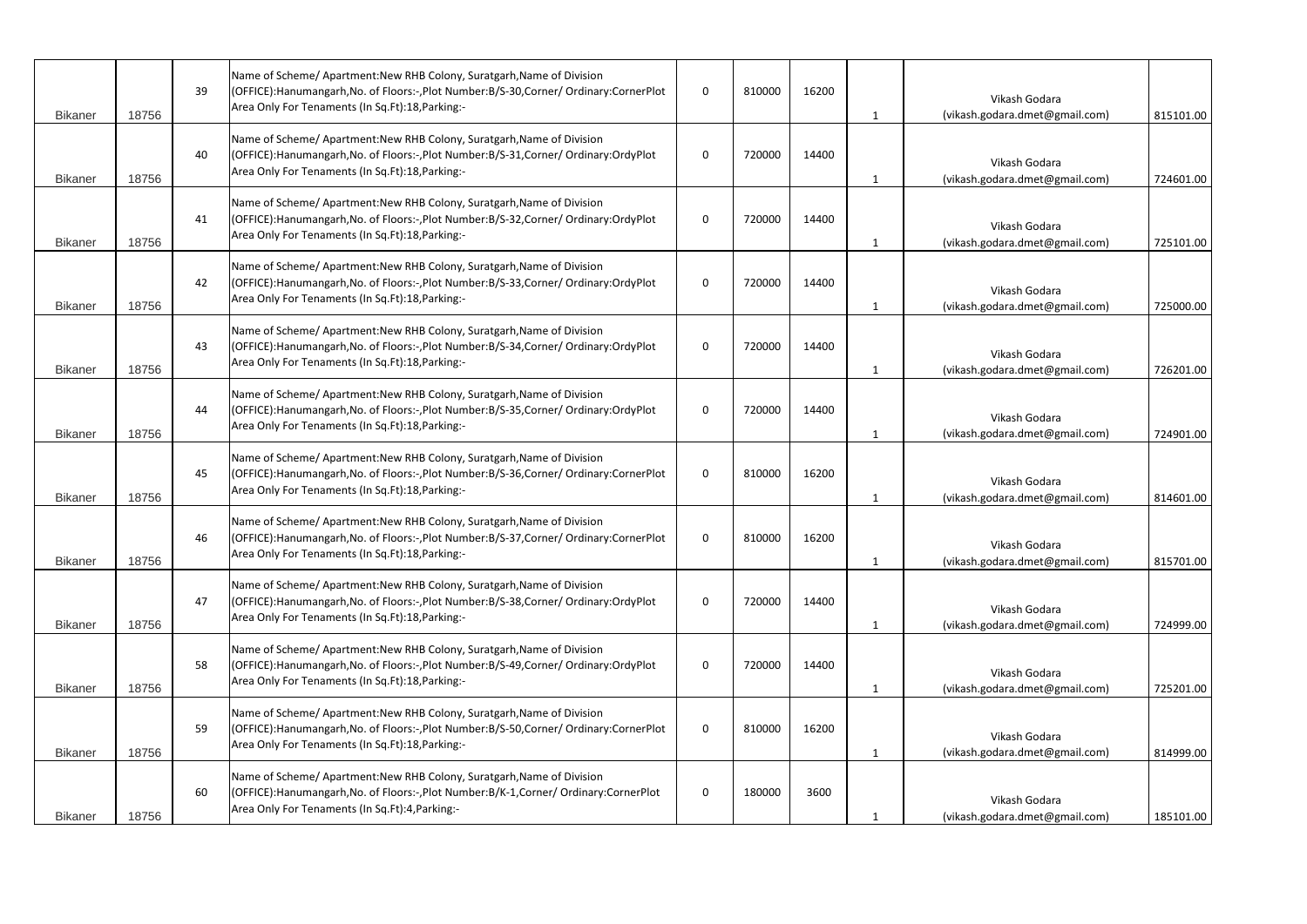| <b>Bikaner</b> | 18756 | 61 | Name of Scheme/ Apartment: New RHB Colony, Suratgarh, Name of Division<br>(OFFICE):Hanumangarh, No. of Floors:-, Plot Number: B/K-2, Corner/ Ordinary: Corner Plot<br>Area Only For Tenaments (In Sq.Ft):4, Parking:-  | $\Omega$     | 180000  | 3600  | $\mathbf{1}$ | Vikash Godara<br>(vikash.godara.dmet@gmail.com)         | 184901.00  |
|----------------|-------|----|------------------------------------------------------------------------------------------------------------------------------------------------------------------------------------------------------------------------|--------------|---------|-------|--------------|---------------------------------------------------------|------------|
| <b>Bikaner</b> | 18756 | 62 | Name of Scheme/ Apartment: New RHB Colony, Suratgarh, Name of Division<br>(OFFICE):Hanumangarh, No. of Floors:-, Plot Number: B/K-3, Corner/ Ordinary: Corner Plot<br>Area Only For Tenaments (In Sq.Ft):4, Parking:-  | $\mathbf{0}$ | 180000  | 3600  |              | Vikash Godara<br>(vikash.godara.dmet@gmail.com)         | 184501.00  |
| <b>Bikaner</b> | 18756 | 63 | Name of Scheme/ Apartment: New RHB Colony, Suratgarh, Name of Division<br>(OFFICE): Hanumangarh, No. of Floors:-, Plot Number: B/K-4, Corner/ Ordinary: Corner Plot<br>Area Only For Tenaments (In Sq.Ft):4, Parking:- | $\mathbf 0$  | 180000  | 3600  | 1            | Vikash Godara<br>(vikash.godara.dmet@gmail.com)         | 186000.00  |
| <b>Bikaner</b> | 18756 | 64 | Name of Scheme/ Apartment: New RHB Colony, Suratgarh, Name of Division<br>(OFFICE): Hanumangarh, No. of Floors:-, Plot Number: B/K-5, Corner/ Ordinary: Corner Plot<br>Area Only For Tenaments (In Sq.Ft):4, Parking:- | $\Omega$     | 180000  | 3600  |              | Vikash Godara<br>(vikash.godara.dmet@gmail.com)         | 184999.00  |
| <b>Bikaner</b> | 18756 | 65 | Name of Scheme/ Apartment: New RHB Colony, Suratgarh, Name of Division<br>(OFFICE): Hanumangarh, No. of Floors:-, Plot Number: B/K-6, Corner/ Ordinary: CornerPlot<br>Area Only For Tenaments (In Sq.Ft):4, Parking:-  | $\mathbf{0}$ | 180000  | 3600  |              | Vikash Godara<br>(vikash.godara.dmet@gmail.com)         | 184801.00  |
| <b>Bikaner</b> | 18756 | 66 | Name of Scheme/ Apartment: New RHB Colony, Suratgarh, Name of Division<br>(OFFICE): Hanumangarh, No. of Floors:-, Plot Number: B/K-7, Corner/ Ordinary: CornerPlot<br>Area Only For Tenaments (In Sq.Ft):4, Parking:-  | $\Omega$     | 180000  | 3600  |              | Vikash Godara<br>(vikash.godara.dmet@gmail.com)         | 186000.00  |
| <b>Bikaner</b> | 18756 | 67 | Name of Scheme/ Apartment: New RHB Colony, Suratgarh, Name of Division<br>(OFFICE):Hanumangarh,No. of Floors:-,Plot Number:B/K-8,Corner/ Ordinary:CornerPlot<br>Area Only For Tenaments (In Sq.Ft):4, Parking:-        | $\Omega$     | 180000  | 3600  |              | Vikash Godara<br>(vikash.godara.dmet@gmail.com)         | 185801.00  |
| $J/C - II$     | 18715 |    | Name of City:JAIPUR, Name of Scheme: MANSAROVAR, Plot Number: 122-A/K-42, Area (In<br>Sq.Mtr):4,Ordinary/Corner:ordinary,Remarks:General                                                                               | $\mathbf 0$  | 454120  | 9100  |              | sanjay khatri<br>(skimf20@gmail.com)                    | 470000.00  |
| $J/C - III$    | 18725 | 6  | Name of City:JAIPUR, Name of Scheme: INDIRA GANDHI NAGAR, Plot Number: 5/C-<br>8/11, Area (In Sq. Mtr): 21.6, Ordinary/Corner: Ordinary, Remarks: GEN                                                                  | 0            | 2658000 | 53200 |              | SHANKER LAL SHEETLANI<br>(shankersheetlani@gmail.com)   | 2658500.00 |
| Jodhpur-I      | 18730 | 12 | Name of Scheme/ Apartment: Kudi Bhagtasni, Name of Division (OFFICE): Jodhpur-I, No. of<br>Floors:0, Plot No.: 5-S-21, Accomodation: Ordinary Plot Area Only For Tenaments (In<br>Sq.Ft):20.25, Parking: GENERAL       | 0            | 1883250 | 37700 | 1            | RAMESHWAR LAL SINGHATIYA<br>(rlsinghatiya@gmail.com)    | 1895111.00 |
| Jodhpur-I      | 18730 | 21 | Name of Scheme/ Apartment: Kudi Bhagtasni, Name of Division (OFFICE): Jodhpur-I, No. of<br>Floors:0, Plot No.: 5-S-31, Accomodation: Ordinary Plot Area Only For Tenaments (In<br>Sq.Ft):20.25, Parking: GENERAL       | 0            | 1822500 | 36500 |              | Hukma Ram Singhatiya<br>(ramsinghatiya8@gmail.com)      | 1825111.00 |
| Jodhpur-I      | 18730 | 23 | Name of Scheme/ Apartment: Kudi Bhagtasni, Name of Division (OFFICE): Jodhpur-I, No. of<br>Floors: 0, Plot No.: 5-S-33, Accomodation: Ordinary Plot Area Only For Tenaments (In<br>Sq.Ft):20.25, Parking: GENERAL      | 0            | 1822500 | 36500 |              | Hukma Ram Singhatiya<br>(ramsinghatiya8@gmail.com)      | 1851111.00 |
| Jodhpur-I      | 18730 | 24 | Name of Scheme/ Apartment: Kudi Bhagtasni, Name of Division (OFFICE): Jodhpur-I, No. of<br>Floors:0, Plot No.: 5-S-34, Accomodation: CornerPlot Area Only For Tenaments (In<br>Sq.Ft):26.15, Parking: GENERAL          | 0            | 2641150 | 52823 |              | <b>GUDAR RAM SINGHATIYA</b><br>(rpsinghatiya@gmail.com) | 3001111.00 |